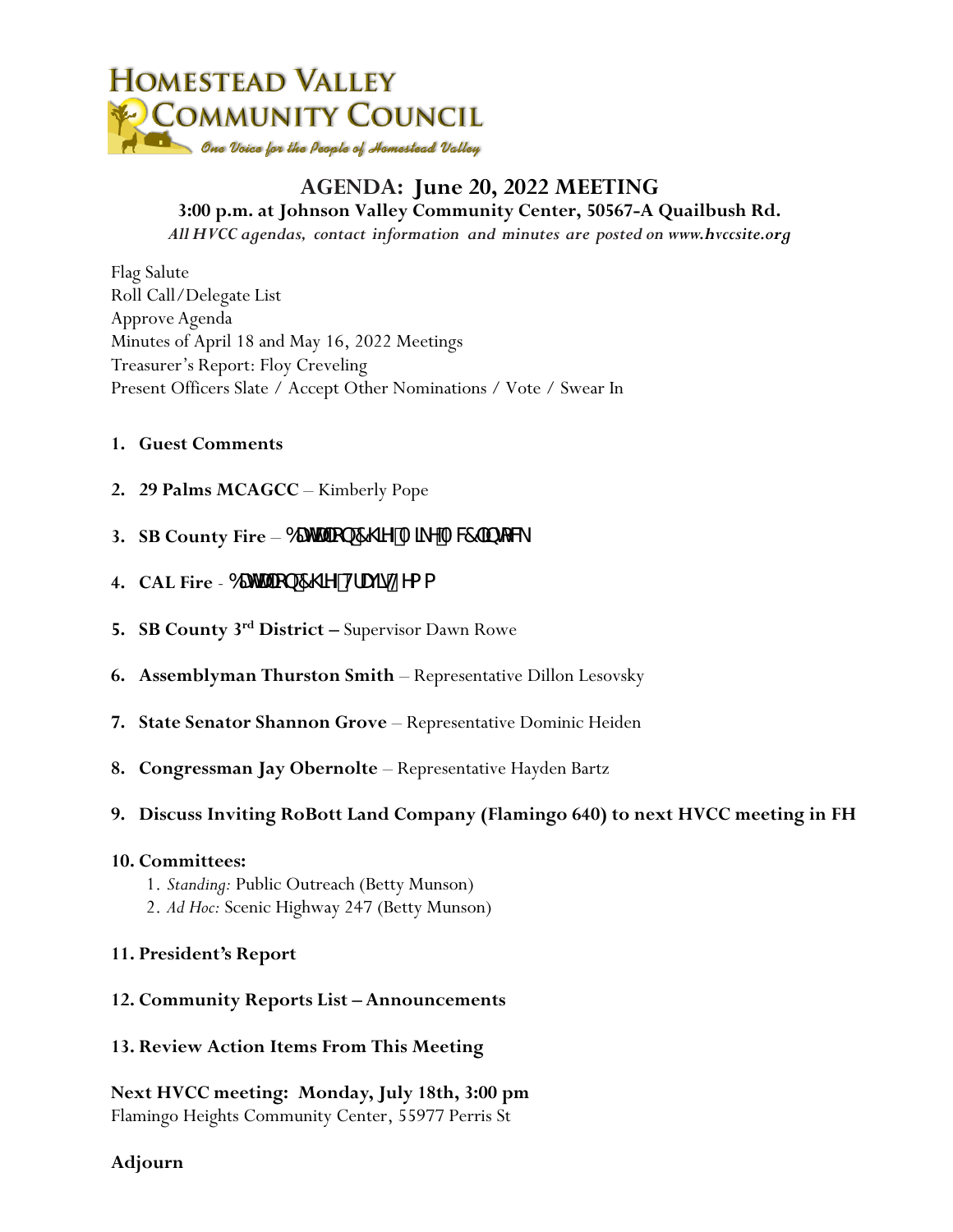### **HVCC DELEGATES / COMMITTEE LIST**

#### **COUNCIL MEMBERS**

Members appointed by the 4 HVCC Organizations, residing in the community they represent. Up to 3 voting members from each community, plus alternate to vote in case of an absence.

| <b>JVIA</b>             |
|-------------------------|
| Landers                 |
| <b>Flamingo Heights</b> |
| Landers                 |
| JVIA                    |
| President               |
| Landers Alternate       |
| <b>JVIA Alternate</b>   |
| <b>JVIA</b>             |
| YMIA                    |
| YMIA                    |
| Landers                 |
|                         |

#### **OFFICERS**

President: Jim Harvey Vice President: Rick Sayers Secretary: Betty Munson Treasurer: Floy Creveling

#### **STANDING COMMITTEE**

**Community Outreach:** Chairperson: Betty Munson Jim Hanley, Rick Sayers

#### **AD HOC COMMITTEE**

**Scenic 247 Committee:** Chairperson: Betty Munson Phillip Brown, Barbara Harris, Jim Harvey, Sarah Kennington, Sara Fairchild, Chuck Bell Committee members are not required to be members of the Council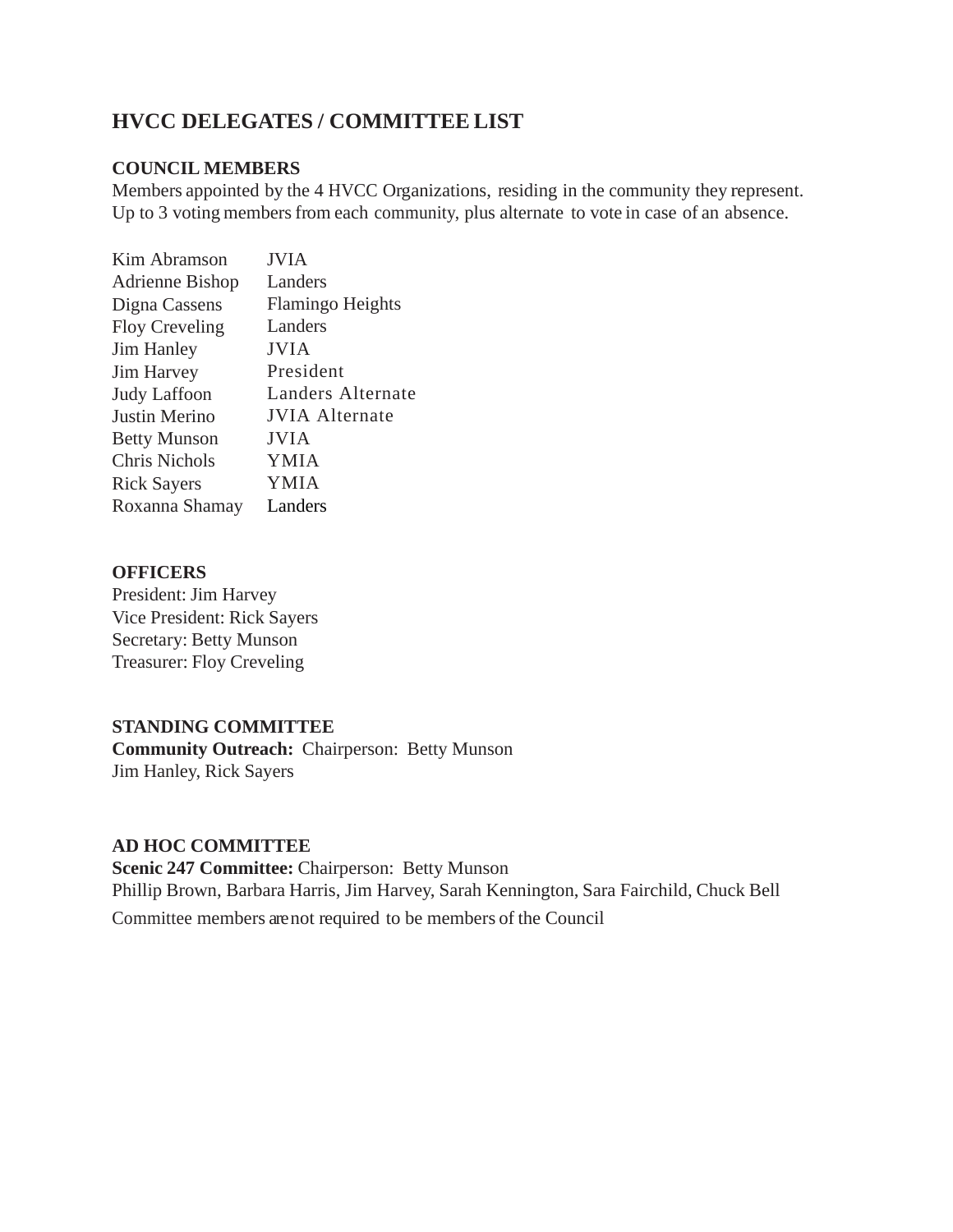

# **April 18, 2022 Minutes 3:00 p.m. at Yucca Mesa Community Center**

- Flag Salute

- Kim Abramson did the Roll Call - Betty Munson and Rick Sayers absent.

- Chris Nichols makes a motion to accept the minutes. Jim Hanley seconds. 7 in favor. None opposed. Motion passed.

- Treasurer's Report given by Floy Creveling. Beginning balance \$12,269.25. Ending balance \$12,278.47. Rick Sayers makes a motion to approve the Treasurer's Report. Jim Hanley seconds. 7 in favor. None opposed. Motion passed. (See attached).

**1. Guest Comments** – Justin Merino from the Red Cross speaks. Floy Creveling and I installed two dozen fire alarms in mobile homes in 29 Palms in partnership with SBCFD. The Red Cross needs volunteers to install fire alarms. The Red Cross offers bed shakers for hard of hearing residents. The next Red Cross meeting is April 27, 2022 at 6 pm at Covington Park Community Center in Morongo Valley. Come learn about what opportunities exists for volunteering, guest speaker and a mock scenario of a home fire disaster services call.

**2. 29 Palms MCAGCC** – Kimberly Pope says the next Marine closure in Johnson Valley is April 29 - May 9, 2022. The date was April 26, but the date got moved back.

**3. SB County Fire Dept** – Assistant Chief Tuttle introduced Fire Chief Dan Munsey and Battalion Chief Donny Viloria. Assistant Chief Tuttle gives March stats: Johnson Valley 9 calls, Flamingo Heights and Landers 34 calls and Yucca Mesa 43 calls. No major fires or collisions. Please change the battery in the smoke detectors. Clear out vegetation and watch out for snakes. April 30, 2022 from 9 am to 1 pm is Help yourself/Help your neighbor. The Active Explorer Program is from age 14 - 20 years old.

**4. SB County Sheriffs Dept** - Captain Niles speaks. Many guests ask questions. Captain Niles answers questions.

### **5. SB County 3rd District** – Dawn Rowe reads statistics:

- **739** Total Sear Warrants
- **866** Suspects Arrested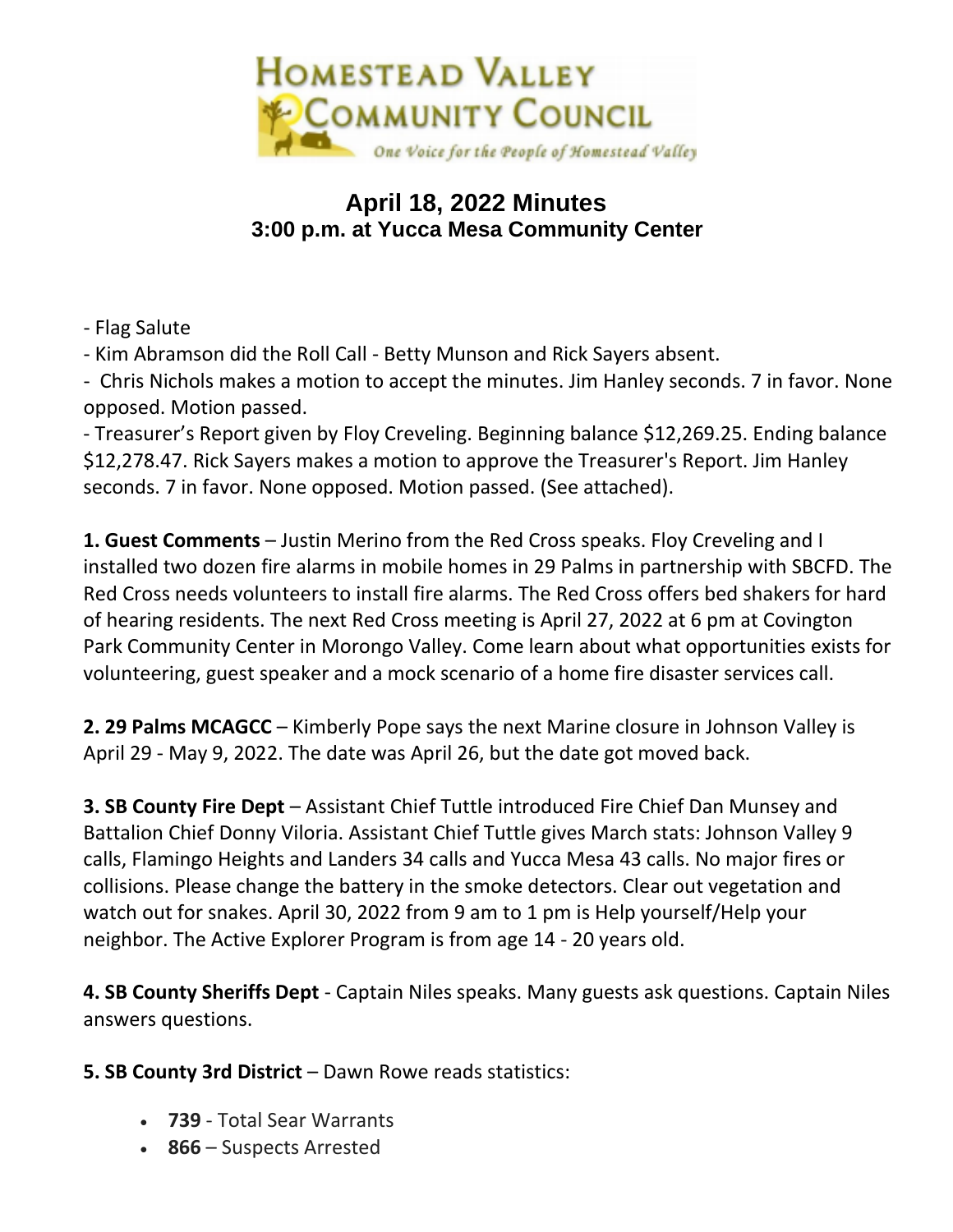- **956,701** Cannabis Plants Seized
- **126,741.7** pounds Processed marijuana
- **60,108** Grams Concentrated Cannabis
- **97.8** pounds Psilocybin Mushrooms
- **160** grams Methamphetamine
- **262** Firearms Seized
- \$**2,920,960.00** Estimated Cash Seized
- **5,011** Greenhouse Eradications
- **36** Mitigated Electrical Bypass (Severe Fire Hazard)
- **21** THC Extraction Lab
- Total Wholesale Product Value of Cannabis Seized This Operation = \$**665,601,420.00**
	- $\circ$  This is low ball wholesale value

Dawn says over the past two years, SBC has seen a marked increase in the number of Short-Term Rental properties. A similar challenge has arrived in the form of alternative shelters. The concept of ALTs is to offer a vacation rental option for those interested in staying in non-traditional housing. These ALTs are not clearly defined and can include tents, tiny houses, sheds, teepees, and even modified shipping containers.

Unless permitted by the County through the Department of Land Use Services, ALT operations represent an illegal and non-conforming usage of private property. These sites often pose health risks to communities, as most are not equipped to handle basic sanitation needs related to garbage and sewage disposal.

While the County has focused on producing effective, balanced policies to rein in and reform the STR market, non-traditional ALTS have become increasingly problematic and largely unregulated.

The County has always had permits available for development that is considered nonconforming.

County residents have overwhelmingly expressed opposition to ALTS and do not want these operations in their residential neighborhoods.

While I respect the rights of all property owners, current law provides a reasonable path forward for landowners who want to offer a non-traditional commercial experience for visitors in areas zoned rural living. I strongly encourage compliance with this policy as the County implements appropriate enforcement measures, beginning in early May.

Residents who believe they have seen an illegal ALT operation are encouraged to report the violation to County Code Enforcement by filing out a General Complaint on the County Code Enforcement's website. You can also call in complaints at (909) 884-4056 or (760) 995-8140, Monday through Friday, 8 am - 5 pm.

**6. State Assembly 33rd District** - Representative Miriam Munoz No Report.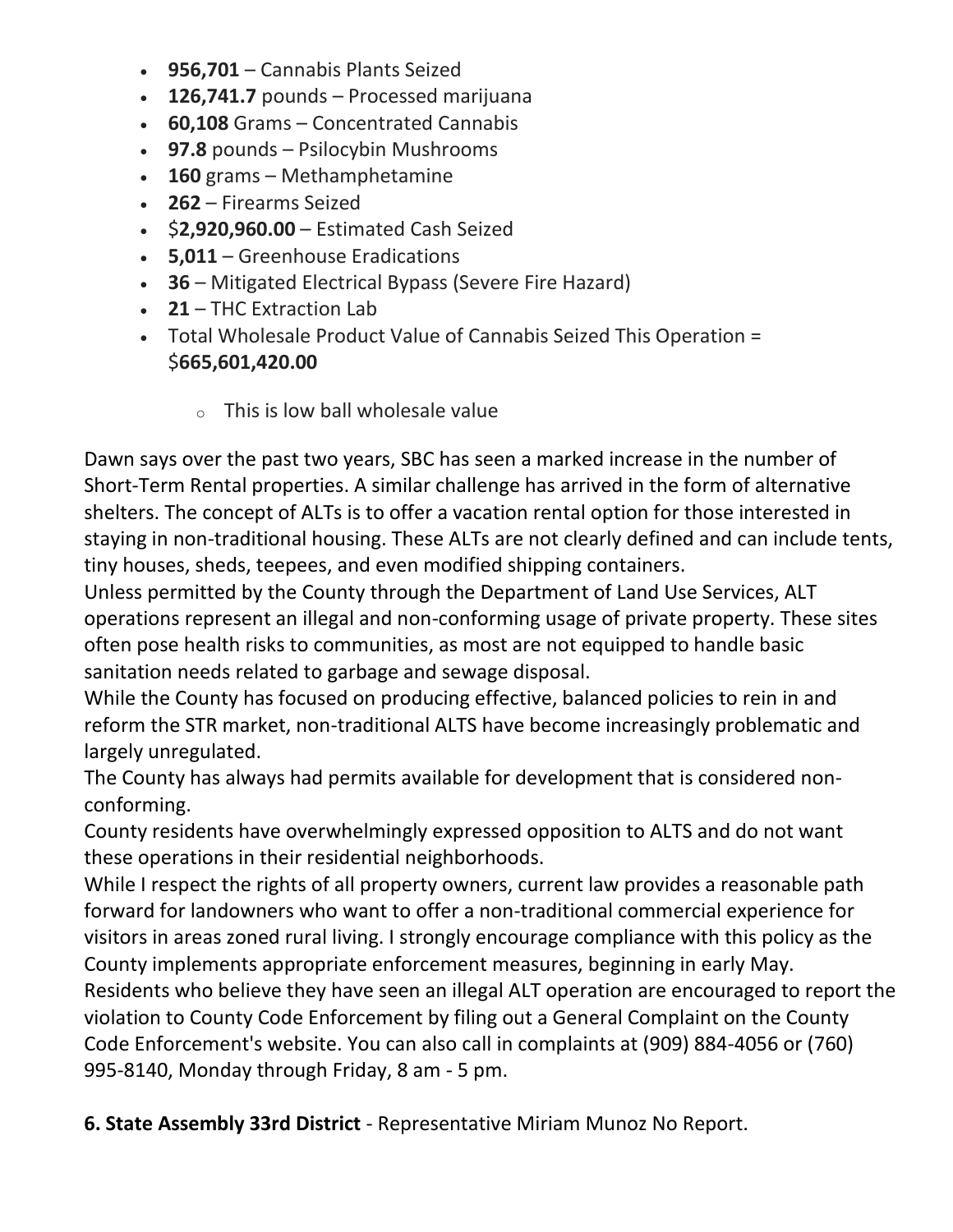**7. State Senator Shannon Grove** - Field Representative Dominic Heiden reads selected bills introduced by Senator Grove: SB 1042 failed to pass Public Safety Committee, reconsideration granted, SB 1073 passed Governance and Finance Committee, on to Military and Veterans Affairs, SB 1156 referred to Governance and Finance Committee, will likely be heard early May, SB 1195 set for a hearing in Military and Veterans Affairs Committee on 4/26, SB 1319 passed Natural Resources and Water Committee, on to Environmental Quality, SB 1356, set for a hearing in Transportation Committee on 4/26, SB 1484 referred to Governance and Finance Committee, will likely be heard early May. Dominic says a number of concerning COVID-19 bills have been pulled by their authors and are no longer moving forward. These include AB 1993 (mandatory vaccinations for workers) and SB 871 (mandatory vaccinations for children). For those tracking, SB 1479 (COVID-19 testing in schools) passed Health Committee with Senator Grove voting against. Abortion - the past few years the legislature has introduced 3 or 4 bills related to abortion. With the successes that pro-life advocates have had in other states and hopefully with the Supreme Court, California legislators have introduced 13 abortion bills this year. Gov. Newsom has talked about paying for women to travel to California, putting them up, paying for their abortion, and getting them home. Already the Governor signed SB 245 making all abortions free to women.

CDCR - CA statute permits a maximum 15% reduction in sentences for violent felons. CDCR was offering up to 20% off prior to COVID and since COVID has been offering up to 33% off. They are now proposing to make that COVID policy permanent, thereby allowing more violent criminals to go free without having served their debt to society. Just a week and a half ago we saw 6 people shot and 12 injured a block from the State Capitol. One of the individuals arrested in connection to the shooting, Smiley Martin, has a lengthy criminal record and was released just weeks after serving a fraction of his 10-year sentence.

**8. Congressman Jay Obernolte** - Representative Hayden Bartz No Report.

**9. You are Not Alone (YANA) Presentation** - Candy Lopez speaks. Candy explains what YANA is. She calls in the morning 365 days a year. She calls while on vacation and if the person is in the hospital. She calls individuals and speaks approximately 5 minutes a call. Candy's mom started the program. Captain Niles speaks about YANA. (See attached for flyer). Contact the Sheriff's department first to get involved with YANA.

**10. Measure Z - June 2022 Ballot Measure to Repeal FP-5 (Fire Protection Service Zone 5)** - Tom Murphy presents Measure Z on June 2022 ballot, a measure to repeal FP-5. Guests ask questions. Tom answers the questions. (See attached).

**11. Flamingo Heights Resort "Glamping" Proposal HVCC Comments and Action Packet** - Jim Harvey reads proposal. (See attached). Many guests ask questions. Digna makes a motion to approve the Flamingo Heights Resort "Glamping" letter. Roxanne Shamay seconds. 7 in favor. None opposed. Motion passed.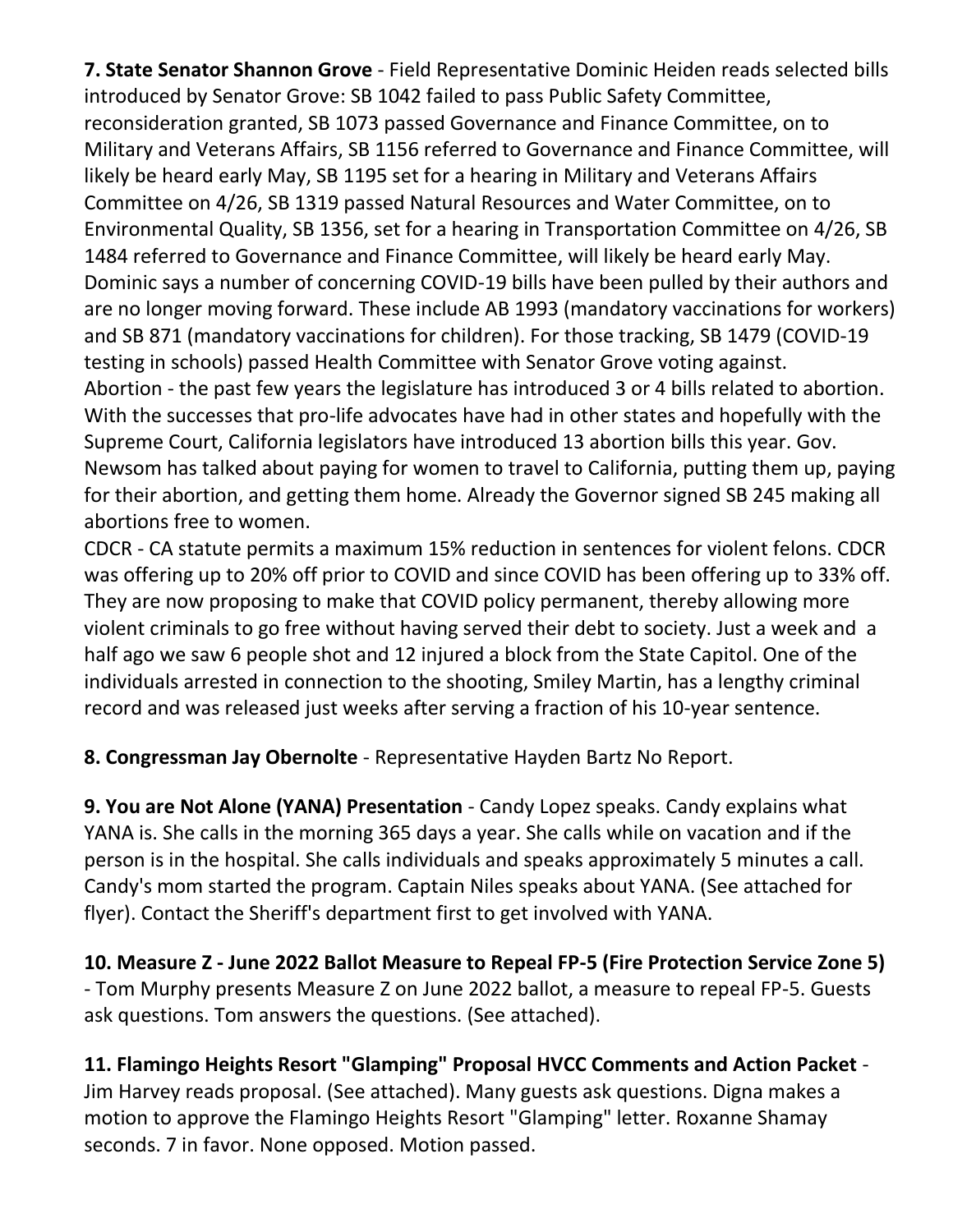**12. HVCC 2022/23 Officers Nomination Committee** - Digna Cassens, Chris Nichols and Jim Harvey will propose the HVCC 2022/23 officers nominating committee.

### **13. Committees:**

- 1. *Standing:* Public Outreach -
- 2. *Ad Hoc:* Scenic Highway 247 Carol Watkins has retired.

**14. President's Report** - Jim Harvey said the Morongo Basin Historical Society will be put on the May agenda.

15. Community Reports List – Announcements – Kim Abramson says Johnson Valley Improvement Association will be having its Chicken dinner on April 2, 2022 at 5 pm for \$8 per person. Breakfast is from 7 am to 10 am every Saturday morning. Friday is Pinochle Club from 12pm to 4 pm. Cinco de Mayo dinner is May 7, 2022 from 3pm - \$10/person and it comes with a margarita. Floy Creveling says the 2nd Saturday is the craft faire at the Landers Association. The Adopt a Highway is the 3rd Saturday at Mile Marker 10-12. Quilting Club is the 1st and 3rd Tuesday. The Morongo Basin Historical Society is having an event in Pioneertown called Remembering the Landers earthquake from 1 - 4 pm. Quilting Club is the 1st and 3rd Tuesday from 10 am - 2 pm. The Thrift Store is open every Saturday from 10 am - 3 pm. Roxanna Shamay says HELP is putting on 'The Hometown Hodown' May 21, 2022 from 12 pm - 12 am at the Homestead Valley Park in Landers. There will be 3 Western bands and a special guest. There will be food, beer and silent auction. More at the next meeting. The 3rd Saturday is the board meeting. Every month they pick up trash. Roxanna Shamay said June 5, 2022 is the tire pick up. Chris Nichols says Yucca Mesa Improvement Association is still renting out their building for weddings, bar/bat mitzvah's, baby showers, etc. Yucca Mesa is doing a gentleman self-defense course on Wednesdays at 3 pm for \$30/2 hours. Flamingo Heights is having it's septic tank done May 25, 2022. Digna Cassens says that Flamingo Heights Community Association is open for voting in June and November.

# **15. Review Action Items From This Meeting** - Jim Harvey

**Next HVCC meeting: Monday, May 16, 2022 at 3:00 pm Landers Belfield Hall, 58380 Reche Rd.**

**Adjourn**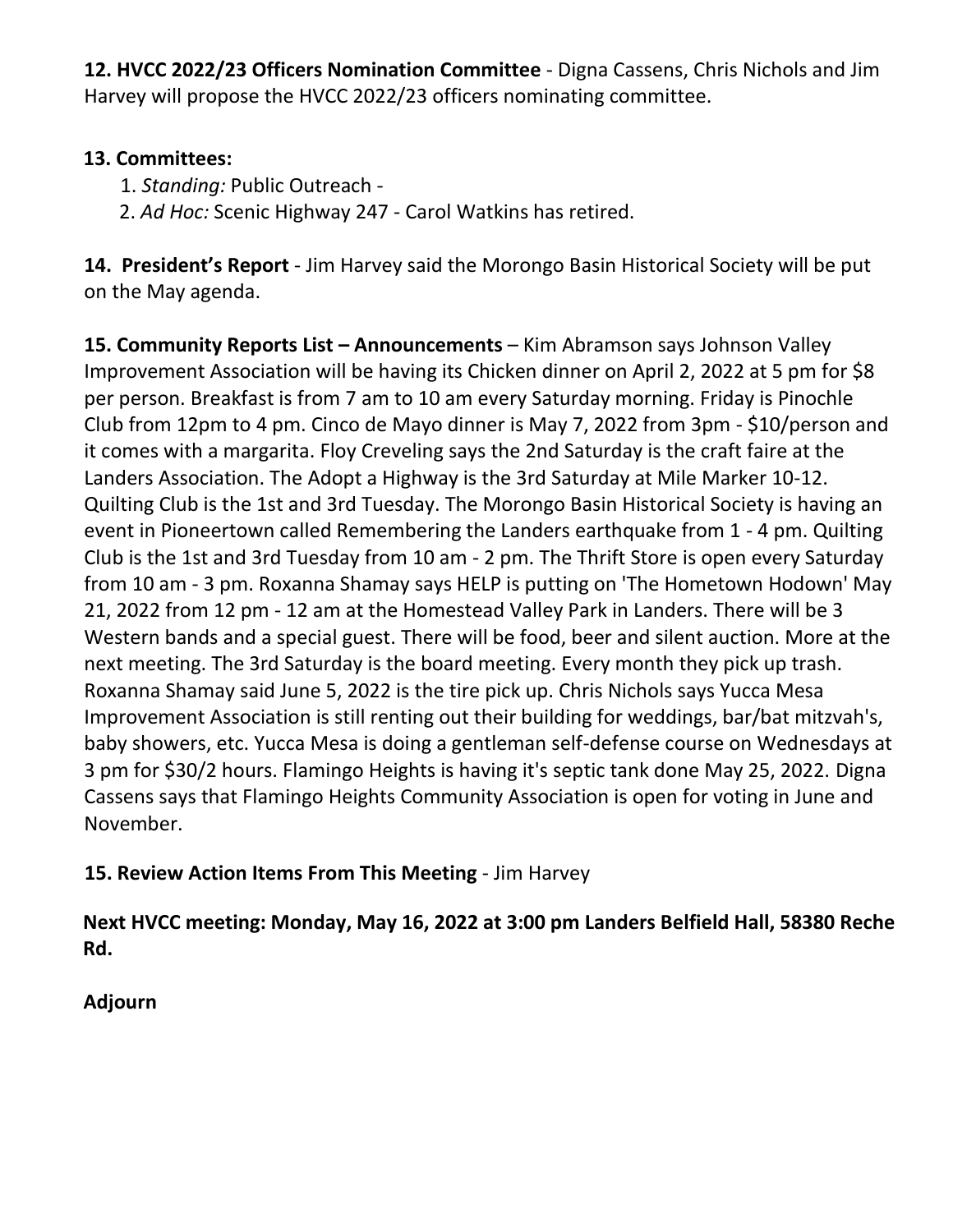

# **May 16, 2022 Minutes 3:00 p.m. at Landers Belfield Hall 58380 Reche Rd.**

- Flag Salute

- Kim Abramson did the Roll Call - Adrienne Bishop, Betty Munson and Chris Nichols absent.

- Jim Hanley makes a motion to adopt the agenda. Rick Sayers seconds. 6 in favor. None opposed. Motion passed.

**10. Nominating Committee to present 2022/23 Officers Slate** - Jim Harvey says the President is not part of the delegate count. Roxanne Shamay makes a motion that the President is not part of the delegate count. Floy Creveling seconds. 6 in favor. None opposed. Motion passed.

Jim Hanley makes a motion that Kim Abramson will be a delegate of HVCC and Justin Merino will be an alternate delegate of HVCC. Roxanne Shamay seconds. 6 in favor. None opposed. Motion passed.

- Treasurer's Report given by Floy Creveling. Beginning balance \$12,269.25. Ending balance \$12,278.48. Roxanne Shamay makes a motion to approve the Treasurer's Report. Jim Hanley seconds. 7 in favor. None opposed. Motion passed. (See attached).

**1. Guest Comments** – Steve Bardwell from Morongo Basin Conservation Association speaks about vacation rentals. Justin Merino says the Red Cross did:

- 1. 2 dozen alarms installed in mobile home parks in 29 Palms in partnership w SBCFD.
- 2. RC working w SBCFD on partnership for alarms to cover all mobile home parks.
- 3. Need for volunteers for smoke alarm installations.
- 4. Partnership w CMC EMS students for alarm installations who get extra credit.
- 5. We offer bed shakers for hard of hearing residents.

**2. 29 Palms MCAGCC** – Kimberly Pope speaks. The Shared Off Road Areas are open again.

**3. SB County Fire Dept** – Assistant Chief Tuttle gives April stats: Johnson Valley 12 calls, Flamingo Heights and Landers 48 calls and Yucca Mesa 33 calls. There was 1 structure fire in Landers. There is a current fire in Hesperia over 5 miles. There's a multi-unit complex fire in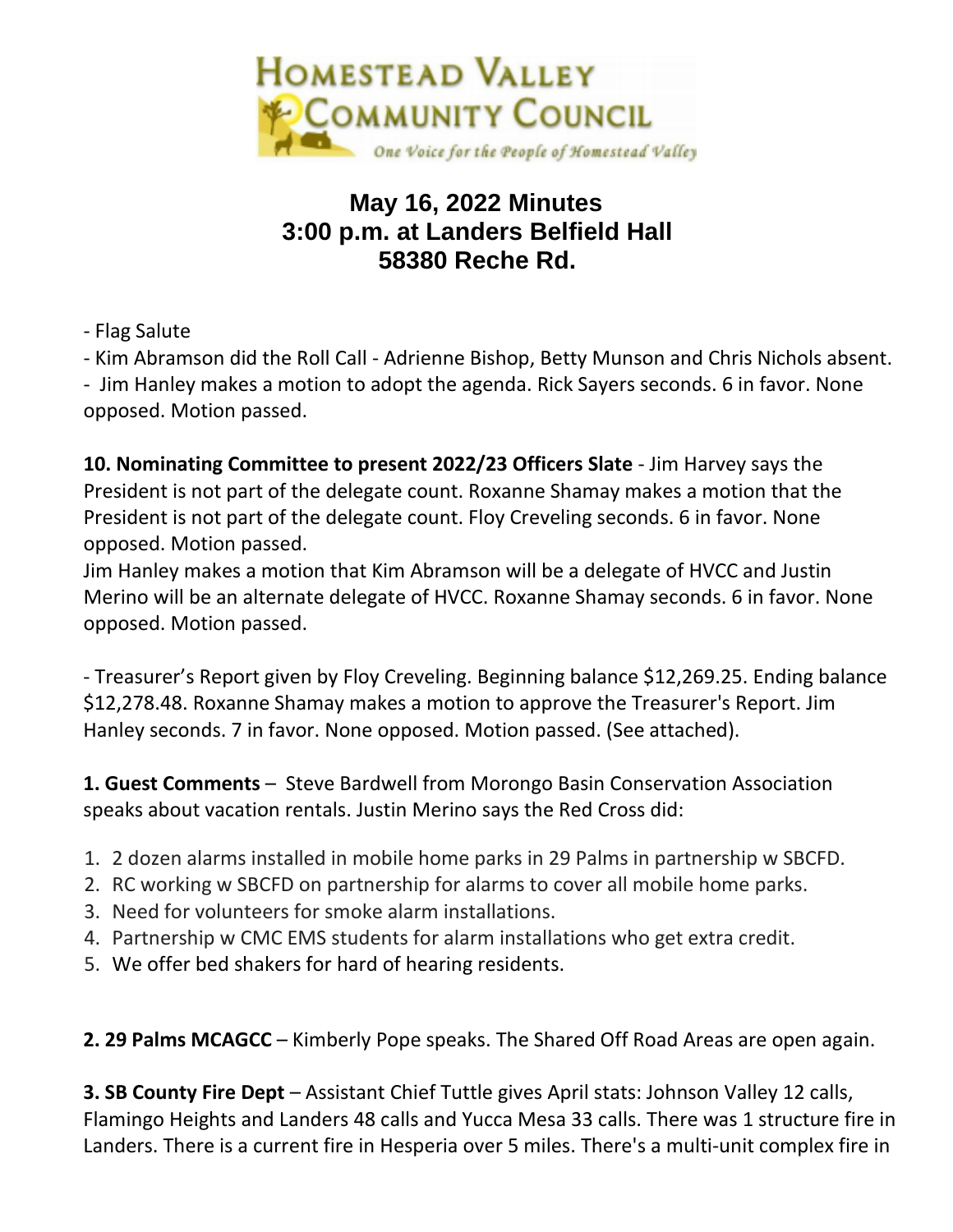Joshua Tree. The fire department had the fire in Joshua Tree under control in 10 minutes. Burn fire permits will not be given out as of Monday, May 23, 2022. Propane and Natural Gas are still allowed. Camp fires are allowed if less than 4' in diameter, there has to be water within 30' and wind has to be less than 15 mph. Justin Merino speaks. Be a good neighboor, double sided form on short term rentals. The Welcome Center gives away a free binder for short term rental owners.

### **4. SB County 3rd District** – Steve Reyes reads statistics:

Illegal Marijuana Stats from Code Enforcement: 768 Open Cases. 684 Notice of Violations sent out. 568 Citations Issues. 1.25 million dollars in fines. 16 completed abatements.

Here is the information regarding the mobile assessor unit: <https://arc.sbcounty.gov/mobileunit/> And the type of documents you can obtain: Birth Certificate Copies Death Certificates Copies Marriage Certificates Copies

San Bernardino County only has records of births and deaths that occurred in San Bernardino County or marriage licenses that were purchased in San Bernardino County.

**5. State Senator Shannon Grove** - Field Representative Dominic Heiden says SB 1073 to provide a property tax exemption for disabled veterans continues to receive bipartisan support. It passed the military and veterans affairs committee and is currently in appropriations and will be voted on this week.

SB 1195 to increase satellite veterans mental and physical health clinics has passed out of the Senate and is now on to the Assembly!

SB 1156 to provide immediate relief at the pump was voted down along party lines. Unfortunately despite our caucus presenting real solutions to insane gas prices, the majority caucus continues to refuse to take any meaningful steps to help Californians. SB 1356 to get more fuel flowing through the supply chain which was accepted by the Governor earlier this year as a necessary measure, was shot down by the majority in committee.

SB 1319 aimed at bolstering California oil production has also moved to appropriations and is awaiting a vote this week.

SB 1484, our bill to provide a tax cut to business employing foster youth is also in appropriations and will hopefully pass on to the Assembly.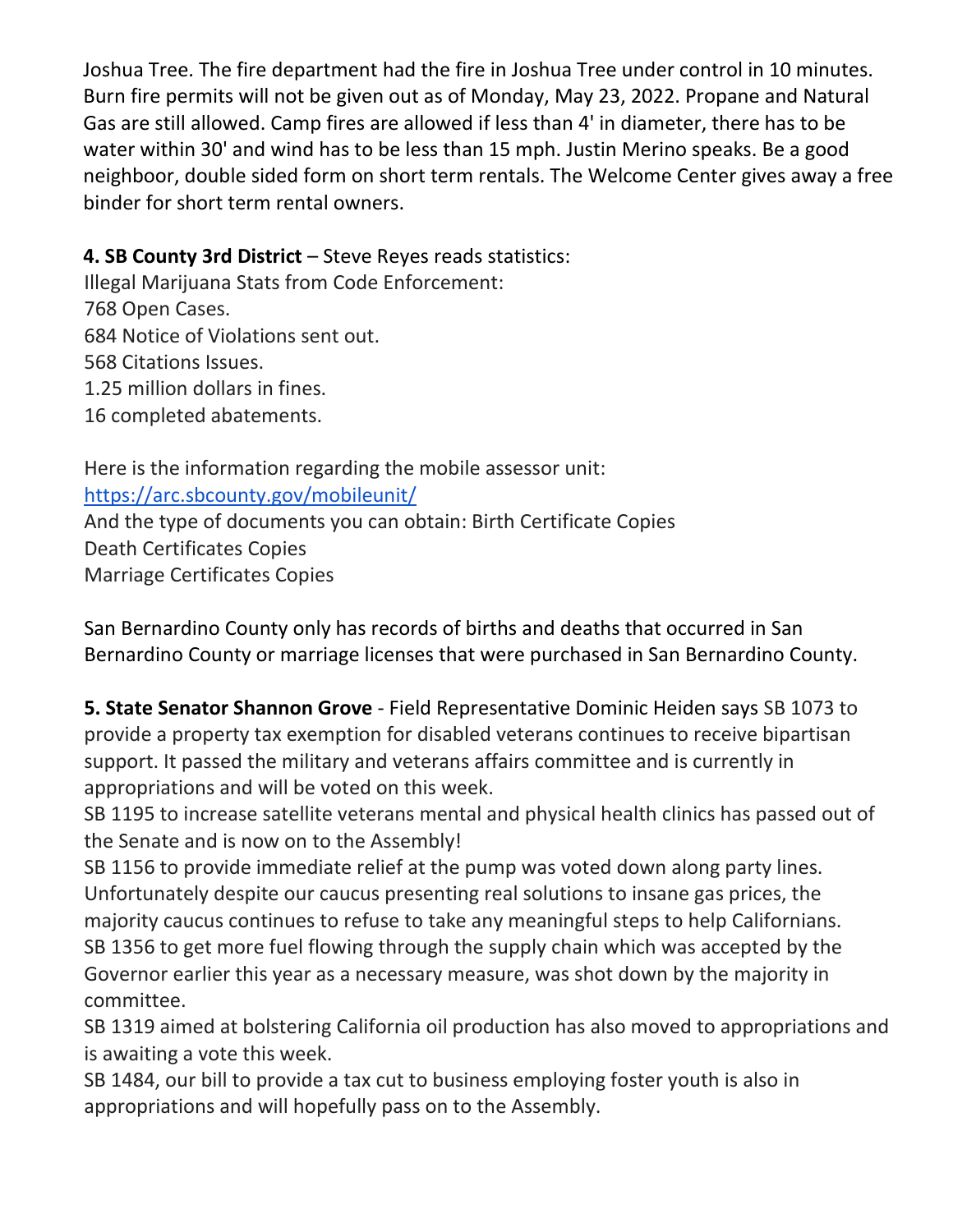One major factor contributing to the current budget surplus in California of over \$90 billion is over-taxation. Our philosophy continues to be that the best way to address the affordability crisis that Californians and Americans are facing is to collect less taxes in the first place. That is why our caucus has called on the governor and legislative leadership to implement the gas tax holiday, in addition to tax cuts for renters, students, and businesses. The state needs to pay down the massive \$18 billion unemployment debt, we need more water storage, better wildfire prevention, and ultimately we need real solutions to make our state better.

**6. Congressman Jay Obernolte** - Representative Hayden Bartz No Report.

**7. Morongo Basin Historical Society** - President Claudia Spotts speaks. Morongo Basin Historical Society's mission statement is to save local history in the Morongo Basin. Since the Morongo Basin Historical Society museum is located in the home of Newlin and Vernette Landers 632 Landers Lane, we are also one of the four Homestead Valley Communities with a rich history of Jackrabbit homesteading. This year the society celebrated the 60th Anniversary of the Landers Post Office. The VFW Post #7264 raised the historic flag that flew over the Capitol in Washington D.C. February, 1962!

On June 25 from 9:00 to 1:00 we are hosting a symposium in Pioneertown to discuss the 1992 Landers Earthquake. The first responders like PEPN, Red Cross, MB COAD, CERT etc. will educate the public about how to prepare for future disasters. We want to learn about your personal experiences too. Please contact us

at [morongobasinhistoricalsociety@gmail.com](mailto:morongobasinhistoricalsociety@gmail.com) and we will scan your photos of the destruction and interview you by phone. We will compile a booklet for MB Historical Society 'Citizen Historians' project to be published at the end of 2022.

Thirdly, we'd like to partner with the homestead communities, to put the Morongo Basin Historical Society on the map. We are on the way to Gubler's Orchids, the Integratron and Giant Rock, yet no one stops to see our museum. Please tell you social groups about our free 'Step into History' tour. Encourage the Landers Garden Club, your church group or book club to visit 632 Landers Lane, so we can introduce you to our jewel of a museum. Our collection is 100% donated by local people and local organizations. Don't wait, save your history today.

**8. San Bernardino County Fire Chief Dan Munsey** speaks. Dan came to the hi-desert before the 1992 earthquake. San Bernardino County fire is a special district not a fire department. Fire Chief Munsey talks about the loss of service zone FP-5 revenue. (See attached).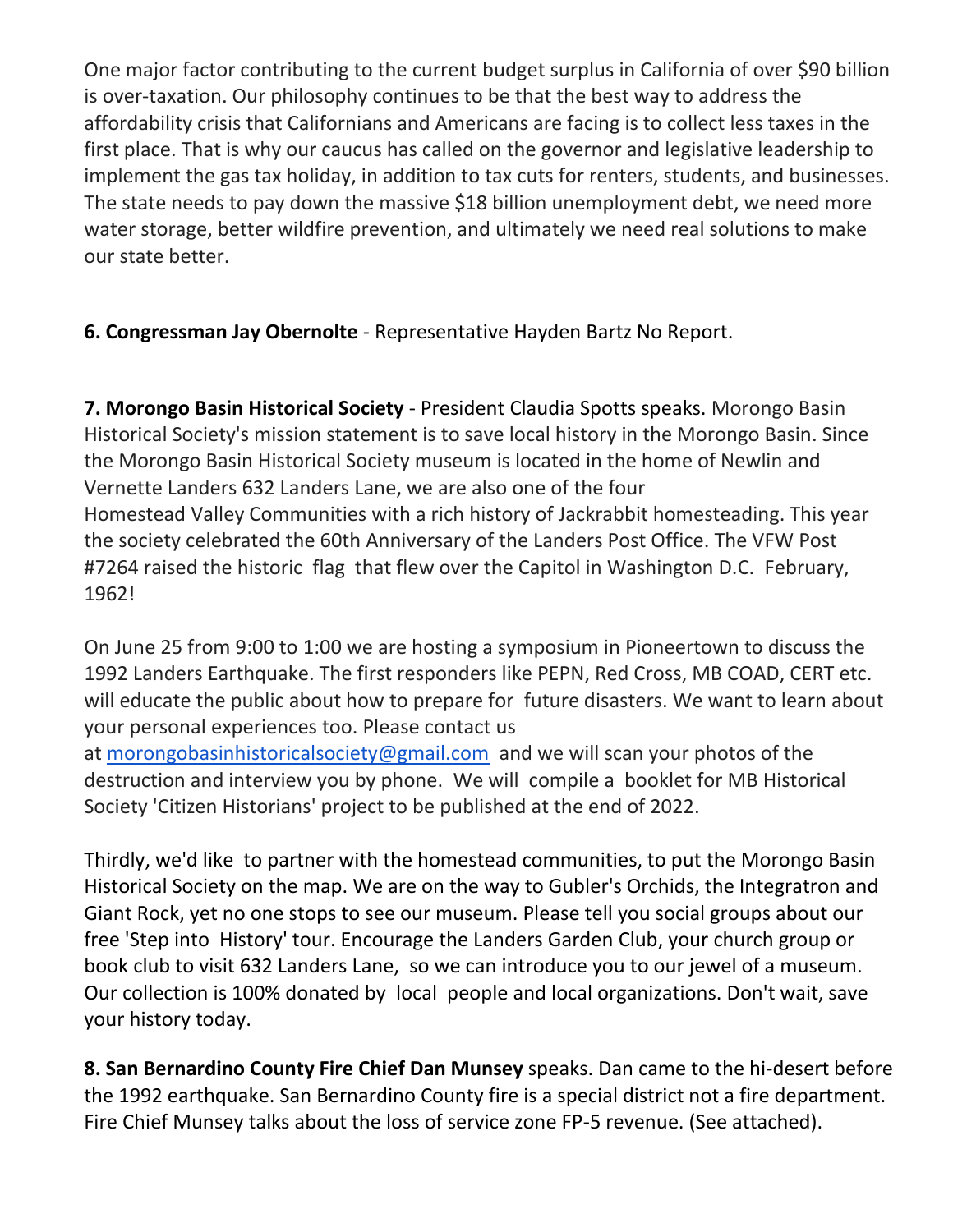Assistant Chief Tuttle speaks. There will be an increase of 2 more fire fighters in Twentynine Palms. Assistant Chief Tuttle also wants to increase a fire fighter in Lake Havasu.

**9. Proposed Change to HVCC Standing Rules "Delegate Membership"** - Jim Harvey reads changes to Standing Rules. (See attached).

**10. Nominating Committee to Present 2022-2023 Officers Slate** - Jim Harvey says all 4 officers have agreed to run for 2022-2023.

### **11. Committees:**

1. *Standing:* Public Outreach -

2. *Ad Hoc:* Scenic Highway 247 - Jim Harvey and Betty Munson are trying to get Scenic Highway 247 passed.

**12. President's Report** - Jim Harvey will update website and notify press.

**13. Community Reports List – Announcements** – Kim Abramson says Johnson Valley Improvement Association has breakfast from 7 am to 10 am every Saturday morning. Friday is Pinochle Club from 12pm to 4 pm. The dinner is the first Saturday of every month. June's dinner is Spaghetti at 5 pm. \$8 adults/\$4 children. Floy Creveling says the 2nd Saturday is the craft faire at the Landers Association. The Adopt a Highway is the 3rd Saturday at Mile Marker 10-12. Quilting Club is the 1st and 3rd Tuesday. Quilting Club is the 1st and 3rd Tuesday from 10 am - 2 pm. The Thrift Store is open every Saturday from 10 am - 3 pm. Roxanna Shamay says HELP is putting on 'The Hometown Hodown' May 21, 2022 from 12 pm - 11 pm at the Homestead Valley Park in Landers. There will be 3 Western bands and a special guest. There will be food, beer and silent auction. The 3rd Saturday is the board meeting. Every month they pick up trash. Roxanna Shamay said June11, 2022 is the tire, ewaste, appliances and hazard waste pickup. Rick Sayers says Yucca Mesa Improvement Association is still renting out their building for weddings, bar/bat mitzvah's, baby showers, etc. Yucca Mesa is having a Hiring Fair the next 3 Fridays from 8 am to 3-4 pm for Aldi's. They are hiring 15 people. Flamingo Heights is having it's septic tank done May 25, 2022. Flamingo Heights Community Association is open for voting in June and November.

**14. Review Action Items From This Meeting** - Jim Harvey

**Next HVCC meeting: Monday, June 20, 2022 at 3:00 pm Johnson Valley Improvement Association 50567 A Quailbush Rd.**

**Adjourn**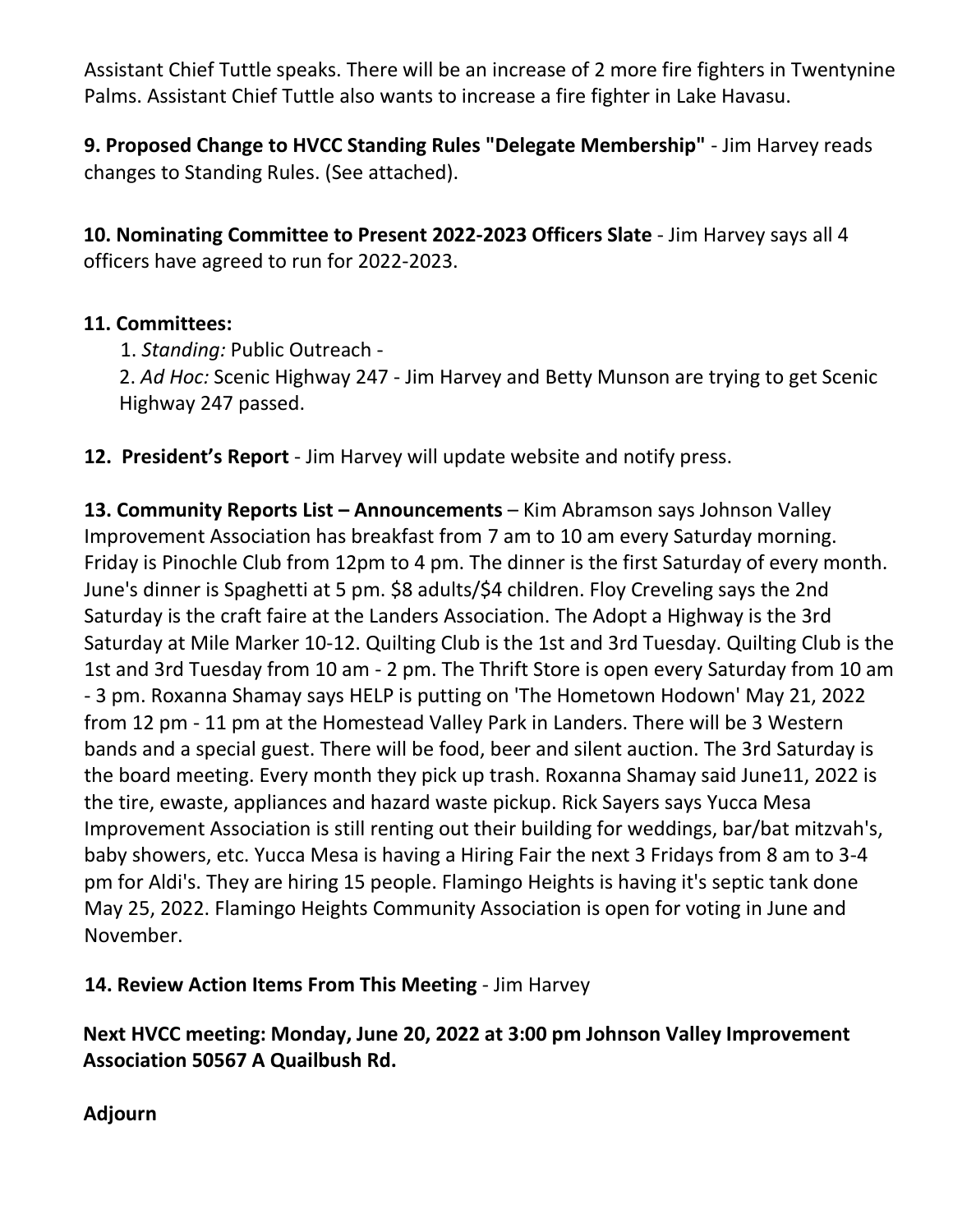## **Homestead Valley Community Council, Inc.**

### **Treasurer's Report**

### **For the month of May 2022**

### **Checking Account:**

|  | 0.00 |
|--|------|

|--|--|--|

|--|--|

### **Total HVCC Assets in Bank 05/31/2022……………………………………….……. \$12,278.47**

**\*The actual checkbook balance is currently \$12,239.30**

**Check #706 \$25.00 written to Floy Creveling (for reimbursement of fees paid to the CA Secretary of State for our Statement of Information filed on 3/21/2022) is outstanding while awaiting 2nd signature.**

**Check #707 \$14.17 written to Jim Harvey (for reimbursement of hvccsite.org) domain renewal) is outstanding while waiting 2nd signature.**

**Legend:**

**CK – Check DC– Debit Card DEP-Deposit EFT– Electronic Funds Transfer** 

**Floy Creveling**

 **Treasurer**